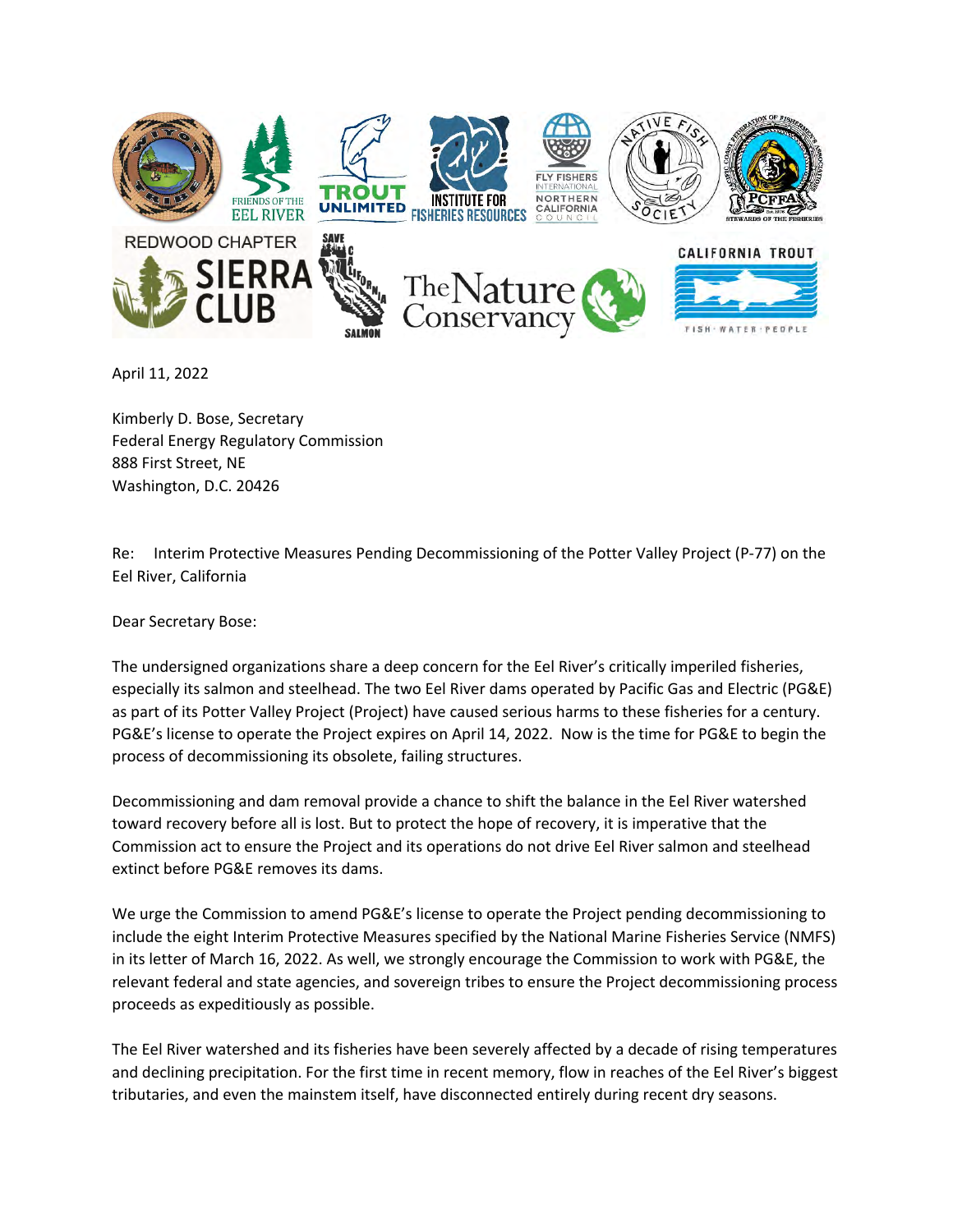Humboldt County was required to submit a Groundwater Management Plan for the lower Eel River Valley because of the risks to the Eel River from groundwater pumping. Operations of the Project itself have been subject to flow-related variances seven times in the last decade.

As NMFS noted in its March 16 letter, that agency's 2002 Biological Opinion allowing incidental take of salmon and steelhead listed under the Endangered Species Act (ESA) during operations of the Project also expires on April 14, 2022. In its letter, NMFS confirmed that "the Project is causing take of ESAlisted salmonids in a manner not anticipated in the Opinion and from activities not described in the Opinion."

NMFS' 2002 Biological Opinion found that continued operations of the Project under the license FERC granted in 1982 would jeopardize the existence of Eel River Chinook salmon and steelhead listed as Threatened under the ESA. Today, these populations are in worse condition and face greater threats than was the case two decades ago. The California Fish and Game Commission recognized the severity of those threats when it designated Northern California summer steelhead an Endangered species under California's Endangered Species Act on June 16, 2021.

Other species of concern are negatively affected by project operations as well. Pacific lamprey are an important subsistence, ceremonial, and medicinal food for Wiyot and other Indigenous people. The species decline as a result of the dams and diversion severely impacts the Wiyot Tribe.

Given the current status of Eel River salmon, steelhead, and native fish, and the ongoing negative impacts of the Project on the listed species, it is essential the Commission move to implement the Interim Protective Measures proposed by NMFS to minimize take and avoid jeopardy during any continuing operations of the Project. We wish to emphasize the urgency of the need for a water temperature management plan, improved summer flows, and the management of the Lake Pillsbury reservoir cold water pool. Until Scott and Cape Horn dams are removed, the Project must be operated to avoid unnecessary harms to listed Eel River salmon and steelhead, including significant impairment of migration, spawning and rearing, or habitat degradation.

Thank you for your careful consideration of these urgent questions. Due to the urgency of the imperiled status of these species, we request that FERC provide a public explanation of the Commission's plans regarding inclusion of the requisite Interim Protective Measures in any annual license to operate the Project pending decommissioning.

Sincerely,

Ted Hernandez Chairman Wiyot Tribe

Brian Johnson California Director Trout Unlimited

Alicia Hamann Executive Director Friends of the Eel River

Curtis Knight Executive Director California Trout